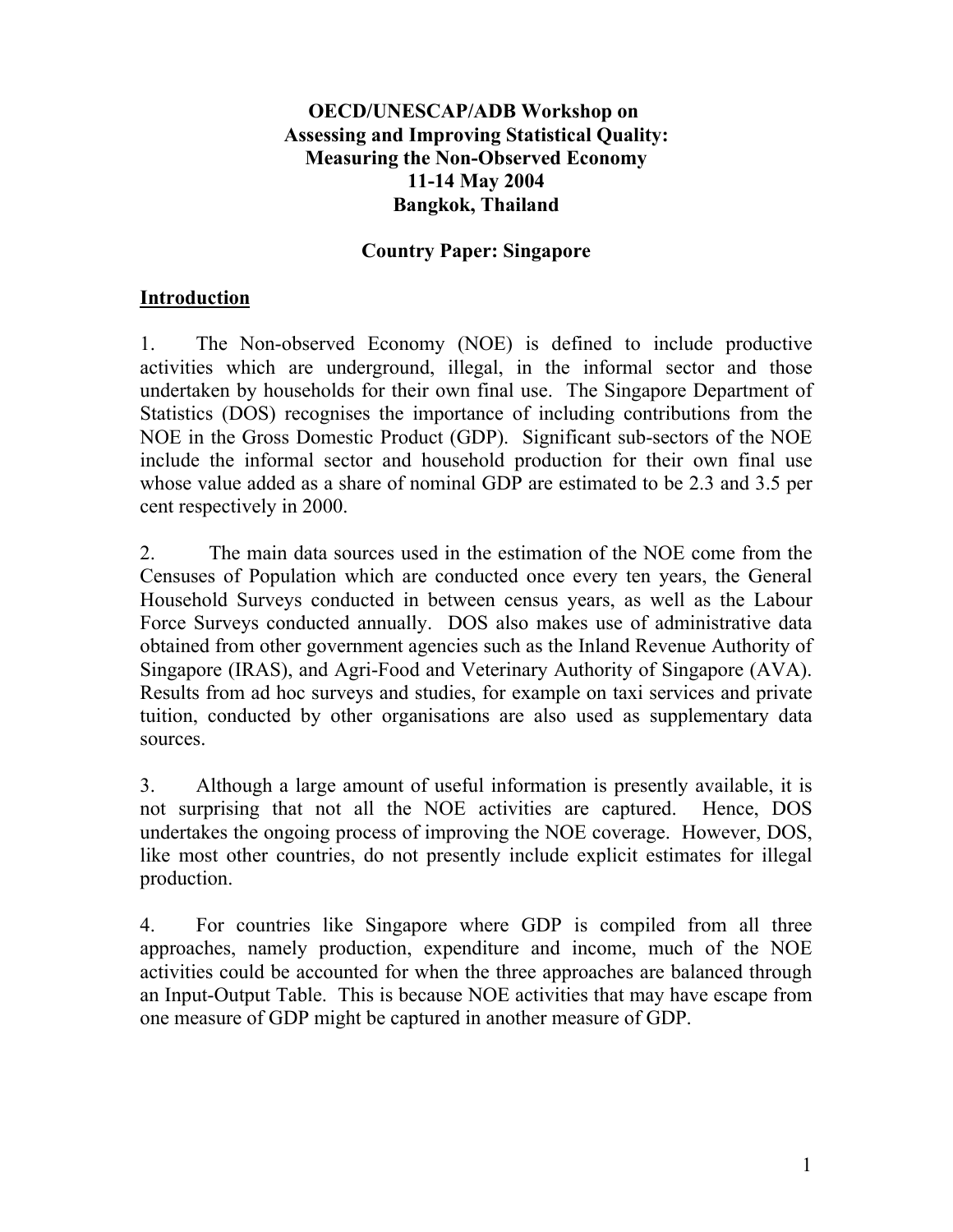5. This paper is divided into two sections. The first section describes the Singapore Business Register. The second section explains the treatment of the NOE in Singapore.

## **Section I Business Register**

6. DOS is responsible for the maintenance of the Singapore establishment register, known as the Commercial Establishment Information System (CEIS). The CEIS is a centralised database which contains a comprehensive range of basic information pertaining to establishments in Singapore.

## *Coverage*

7. To-date, the CEIS contains some 300 000 records of live establishments. It covers mainly companies and businesses sourced from the Accounting and Corporate Regulatory Authority of Singapore (ACRA) which regulates the formation of businesses and companies in Singapore.

8. In Singapore, all incorporated companies are registered under the Singapore Companies Act. Unincorporated entities are registered under the Business Registration Act. These businesses include every form of trade, commerce, craftsmanship, profession and any activity carried on for the purpose of gain. However, some entities such as licensed hawkers, registered societies and statutory authority are exempted from the Business Registration Act. A detailed list of exempted entities and individuals is provided in the Appendix.

9. Besides including those companies and businesses registered with ACRA, the CEIS also contains the following type of establishments:

- (i) commercial establishments registered with professional associations, eg clinics, legal and accounting firms;
- (ii) government and quasi-government institutions;
- (iii) non-commercial establishments, eg societies, co-operatives, religious organisations;
- (iv) representative offices of foreign companies;
- (v) others such as foreign embassies and other non-profit making organisations.

#### *Information Available and Sources of Updates*

10. The CEIS contains basic particulars of establishments such as name, address, business activity, registration date, commencement date, paid up capital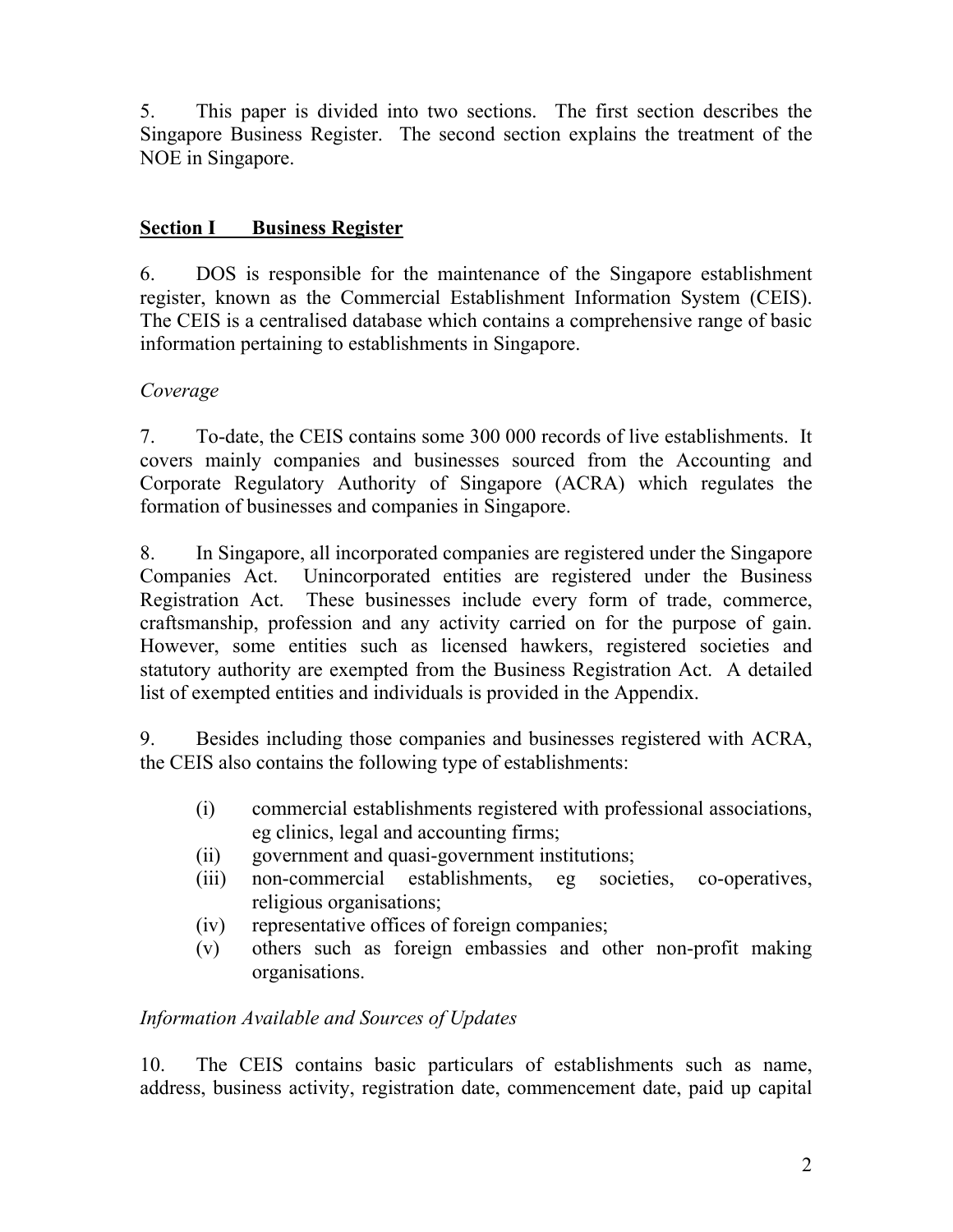and legal organisation. Information on the CEIS is updated on a continuous basis from various sources:

(i) Accounting and Corporate Regulatory Authority of Singapore (ACRA)

The main sources of updates come from ACRA, which provides information on newly registered and ceased companies and businesses on a regular basis;

(ii) Survey of Establishments (SOE)

DOS conducts the quarterly survey of establishments to collect basic information from newly registered establishments. An average of 8 000 establishments is covered each quarter;

(iii) Other updates

Other updates come from DOS's other surveys, as well as other government agencies such as the Economic Development Board, Building and Construction Authority and Monetary Authority of Singapore which administer some of the other comprehensive annual surveys. Information is also obtained from newspapers, government gazettes and trade magazines.

## *Sampling*

11. One of the main objectives of maintaining the CEIS is for it to serve as a survey frame to be used in statistical surveys.

12. The sampling method used is based on stratified random sampling. All establishments in the sampling frame are first stratified by activity and operating receipts. Establishments with large turnover are selected with certainty (take-all stratum). A simple random sample is then drawn from the remaining establishments (take-some stratum), which was further stratified by legal organisation. This is to ensure that establishments of varied legal entities namely, incorporated companies, sole proprietorships and partnerships and other organisations are adequately represented.

13. It is important to maintain an up-to-date business register as it determines the quality of survey frames which are derived from it. The coverage of the "observed" economy depends very much on these survey frames.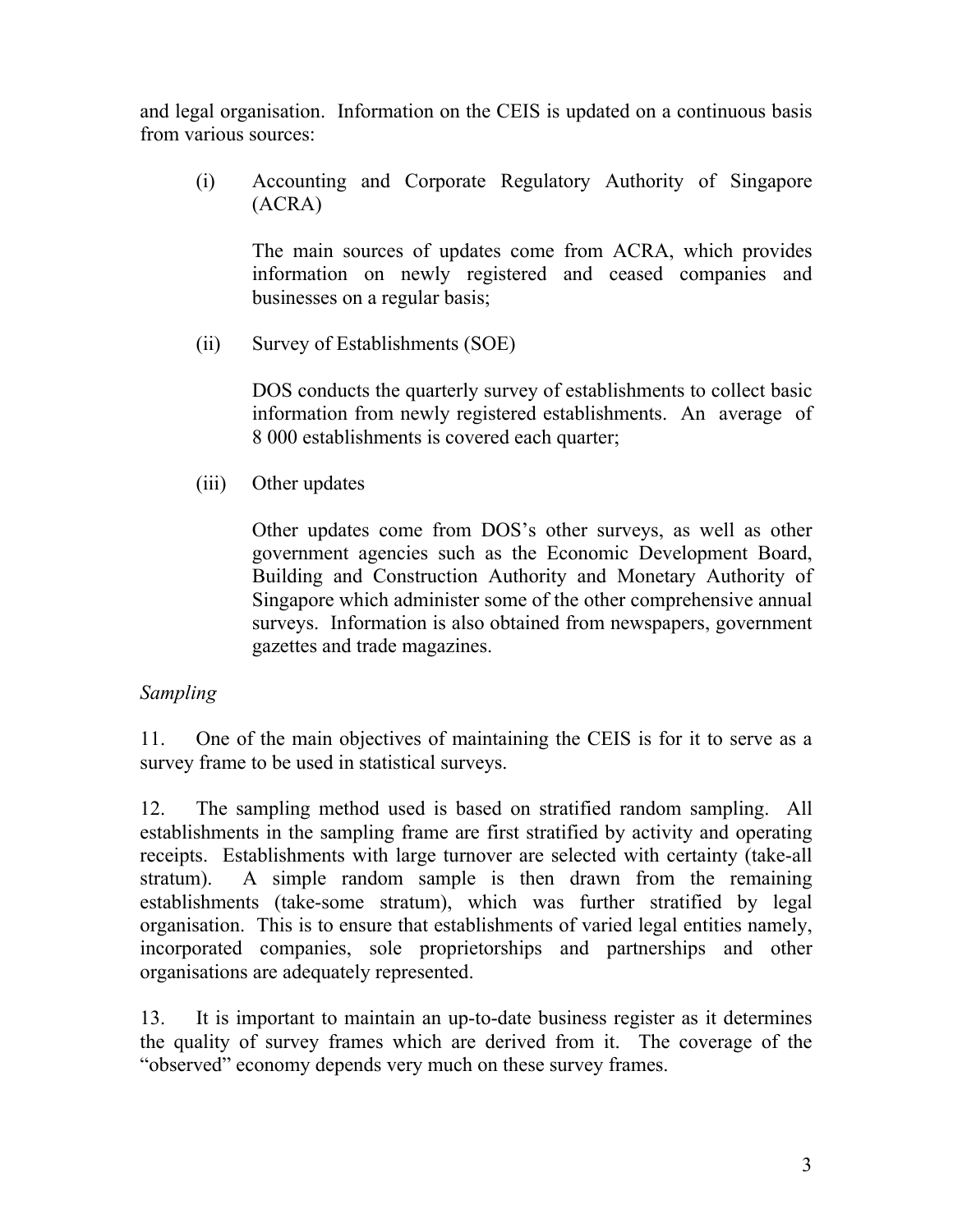## **Section II Non-Observed Economy**

## *Informal Sector*

14. In general, Singapore's coverage of unincorporated businesses is relatively comprehensive as a significant portion of these businesses are already covered under the Business Registration Act. This has greatly facilitated the tracking of these enterprises and allowed them to be included in the sampling frames of various surveys.

15. The estimates for these 'registered' unincorporated businesses are derived mainly from survey data and benchmarked against data from Censuses of Population, General Household Surveys and income data from the Inland Revenue Authority of Singapore (IRAS).

16. The informal sector in Singapore comprises of the rest of the unincorporated businesses which are exempted from the Business Registration Act i.e. own account workers. These include hawkers, real estate agents, driving instructors, private tutors, tourist guides, taxi drivers, remisiers, and freelance real estate and insurance agents etc. Singapore's informal sector is not as significant as other Asia Pacific economies. Its value added as a share of nominal GDP is estimated to be 2.3 per cent in year 2000.

17. Information on own account workers are limited and often unreliable as they do not maintain good sets of accounts. In some cases, however, compulsory licensing/registration by relevant authorities, such as licenses for hawkers by the Ministry of Environment, have facilitated in the tracking of employment of hawkers etc.

18. Benchmark estimates for own account workers are derived mainly from Censuses of Population and General Household Surveys. For intervening years, the sources of data for own account workers are more diversified. Estimates are based on administrative records, price indices, Labour Force Surveys conducted by the Ministry of Manpower and supplemented by ad hoc surveys from various organisations such as a survey on private tuition by the Ministry of Education etc.

## *Household Production for own final use*

19. The main productive activities of household exclusively for own final use which are relevant in Singapore are rents of owners-occupiers and services of paid domestic servants. As Singapore is a highly urbanised island state, there is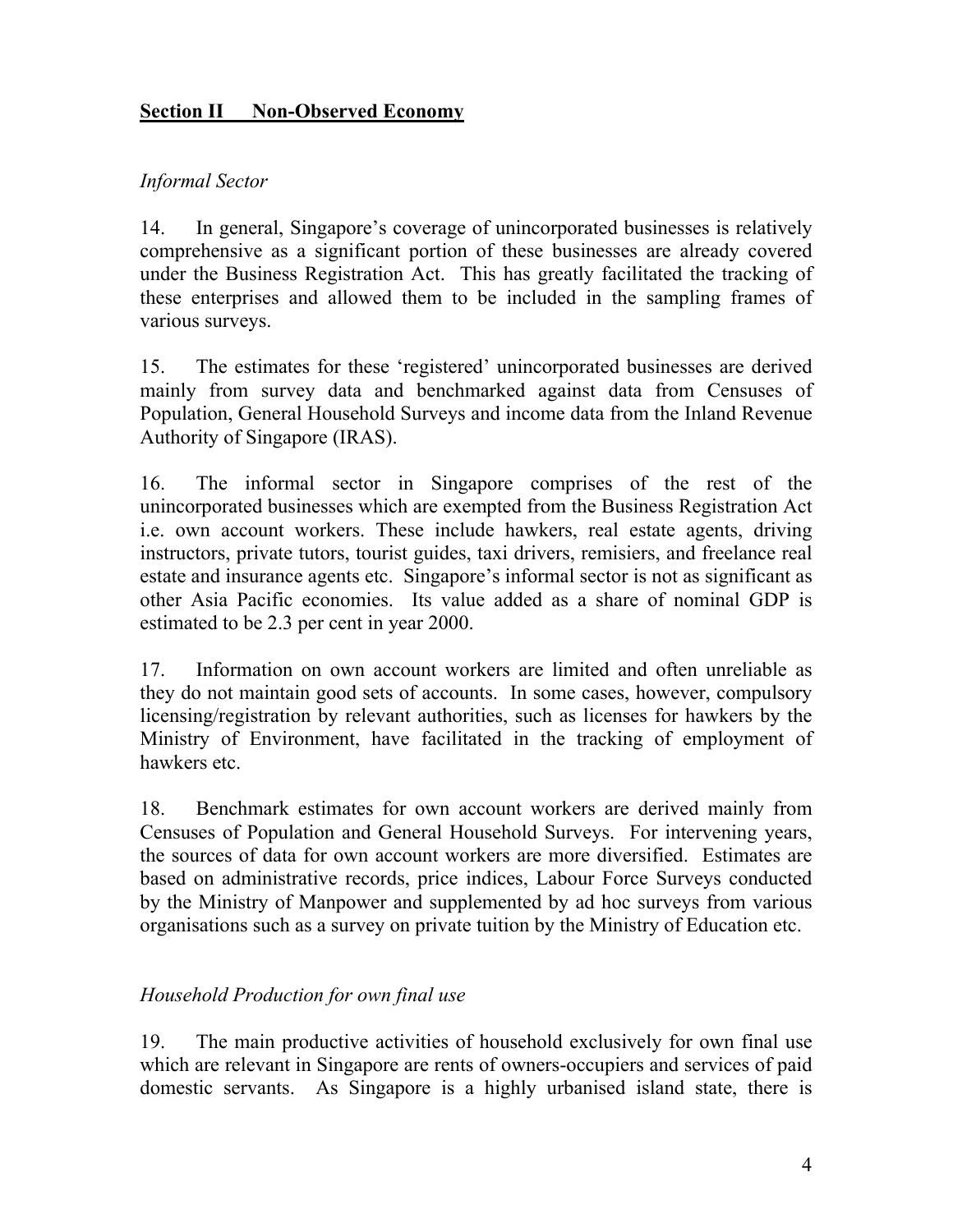minimal, if any, contributions from the production of crops and livestock for own final use, and the construction of own houses.

20. The output of owners-occupied dwellings is valued at the estimated rental that one would pay, taking into account factors such as location, size of the dwelling and neighbourhood facilities. Estimated annual rental of properties is compiled by the Inland Revenue Authority of Singapore for the purpose of property tax collection. Estimates of expenditures incurred on maintenance and minor repairs are treated as intermediate consumption. Value added of owneroccupied dwellings is estimated to be \$5.3 billion in 2000. Its share of nominal GDP is a significant 3.3 per cent, reflecting a high home ownership rate among Singapore resident households (92.3 per cent in 2000).

21. Domestic servants include babysitters, washerwomen, car drivers and gardeners. Similar to the other activities in the informal sector, their value added contribution consisting of remuneration and income in kind is estimated based on the number of person employed and their average gross earnings data obtained from Censuses of Population, General Household Surveys and Labour Force Surveys. Its value added as a share of nominal GDP is 0.2 per cent in 2000.

# *Underground Economy (Economic Underground)*

22. The underground economy refers to activities that are productive and legal but are deliberately concealed and do not comply with administrative rules. These refer mainly to cases of mis-reporting whereby businesses or individuals understate their actual income to avoid tax. For listed enterprises, counter-checks are frequently made with the audited accounts of the companies to ensure accurate reporting by the companies. Efforts have also been made to account for these underground transactions by benchmarking national account estimates with data from Input-Output Tables during rebasing exercises every five years.

## *Omissions Due to Deficiencies in Data Collection (Statistical Underground)*

23. Information collected from various surveys, whether conducted by DOS or other government research  $\&$  statistics units are shared among the agencies to allow for consistency checks on the data. This also allows for continuous feedback and improvements to be made to the coverage and scope of the surveys.

24. Due to the enforcement of the Statistics Act, most surveys conducted by DOS have achieved high response rates of 85 to 95 per cent. Imputations are also included in national account estimates to account for non-responses.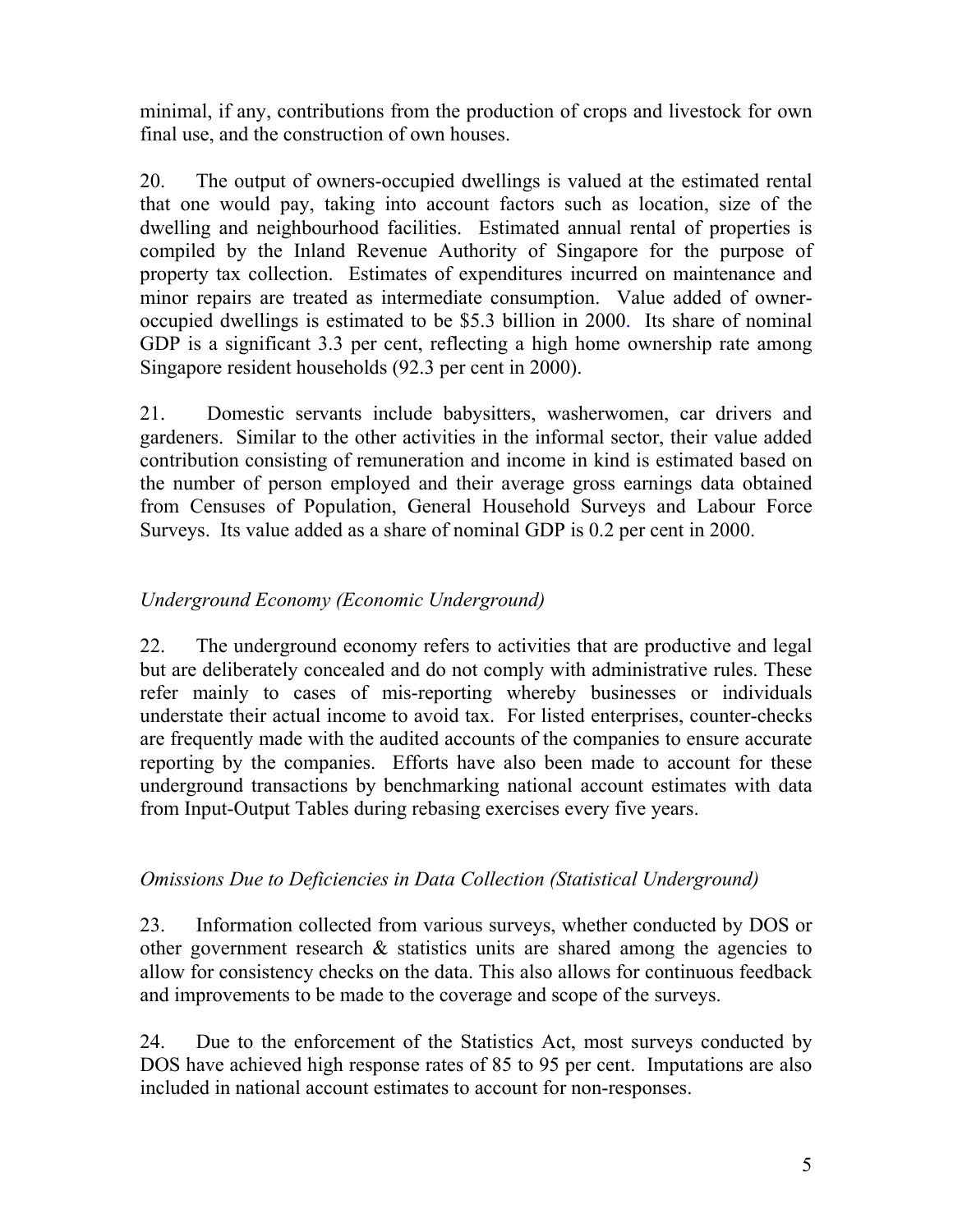## *Illegal Production*

25. DOS does not presently include explicit estimates of illegal economic activities in the GDP. Illegal productive activities (e.g. illegal drugs related activities, unlicensed practice of professional services (e.g. medicine) and illegal prostitution) are, however, not expected to be significant in Singapore.

## **Conclusion and Future Plans for Improvement**

26. Information on the CEIS is updated on a continuous basis from various sources and it serves as an important survey frame used in statistical surveys. This provides the main framework from which information on the "observed" economy is captured. Continuous efforts are being made to improve the scope and comprehensiveness of the CEIS.

27. On the non-observed economy, the review of existing estimation methodology and data sources is an ongoing process. For example, DOS is exploring the possibility of using information from the goods and services tax (GST) returns in the compilation of official statistics in the near future. This would be a more timely data source and would provide a basis to adjust for the under-coverage (statistical underground) of small and medium enterprises.

28. DOS also conducts ad hoc censuses to collect benchmark information for specific industries that are important or have undergone significant changes. For example, a census of the legal industry and profession that covered the law firms and lawyers was conducted in 2001. In early 2004, a census on the agriculture and fishing industry was also launched to take stock of the value added contributions from this rapidly changing industry which has seen the development of high-tech modern farms in recent years.

Prepared by: Ms Lydia Lim Lee Sen Mr Neo Poh Cheem

Economics Accounts Division Singapore Department of Statistics April 2004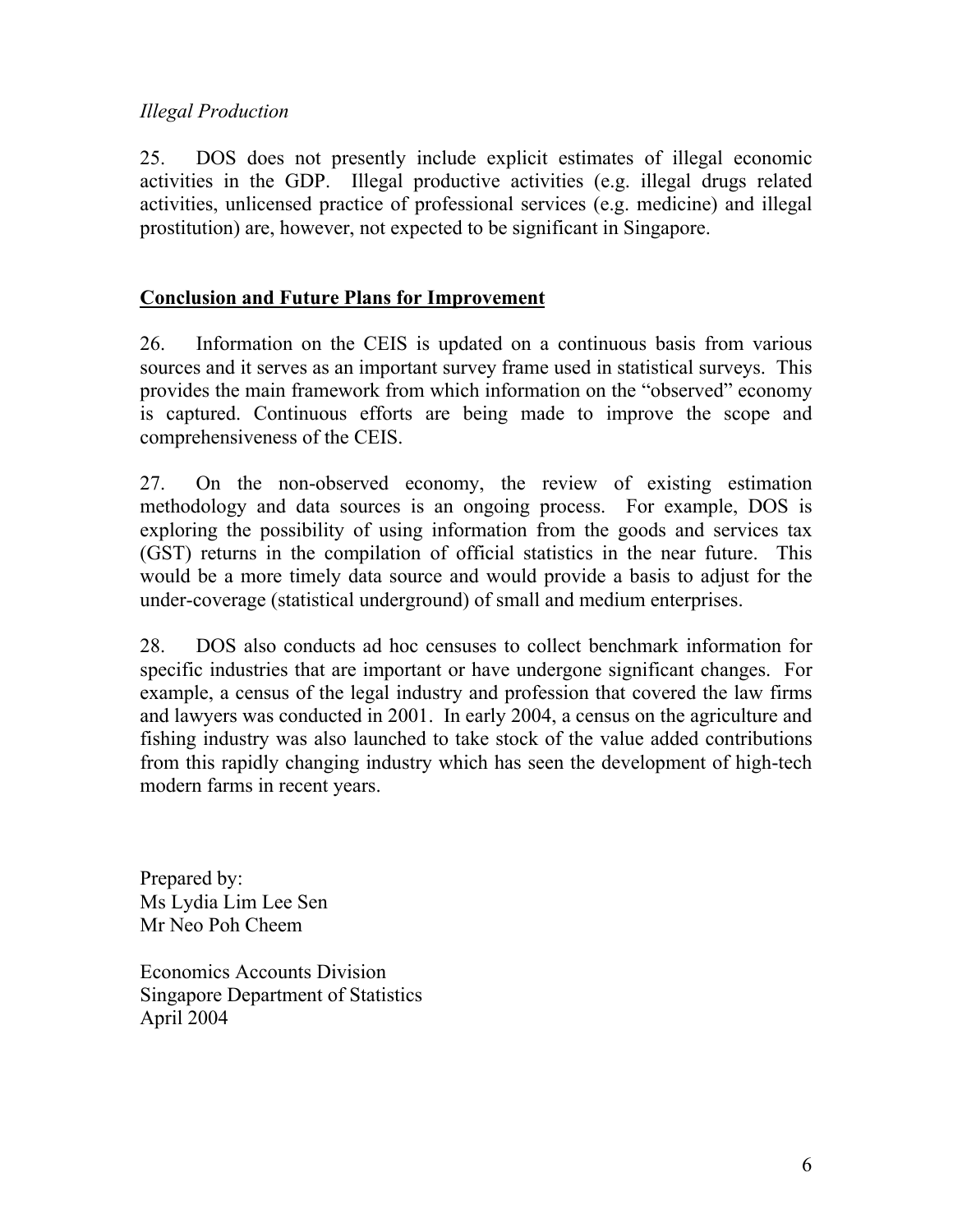## **REFERENCES**

United Nations (2003), Non-Observed Economy in National Accounts – Survey of National Practices.

OECD (2002), Measuring the Non-Observed Economy, A Handbook.

DOS (2002), Country Paper - Workshop on Establishment/Enterprise Surveys, Chiang Mai Province, Thailand.

DOS (2000), Country Paper –  $14<sup>th</sup>$  International Roundtable on Business Survey Frames, Auckland, New Zealand.